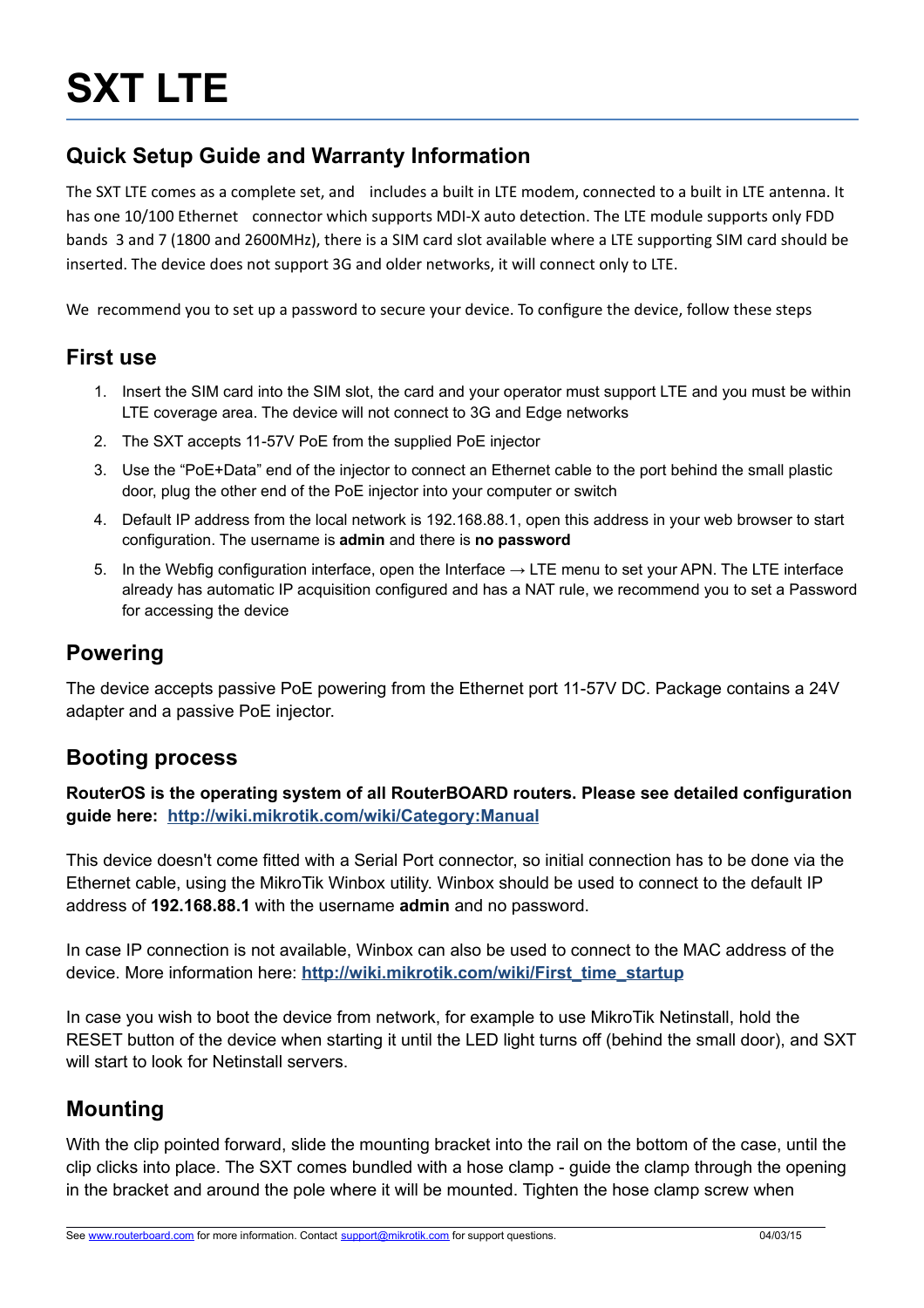alignment is complete. Two screw holes are provided as additional security against accidental bracket movement.

The SXT device has a sliding door, behind which the Ethernet port and the reset jumpers are located. This door can be also secured shut with a screw in the provided screw hole.

### **Buttons and Jumpers**

- RouterBOOT reset button (RESET, front panel) has three functions:
	- Hold this button during boot time until LED light starts flashing, release the button to reset RouterOS configuration (total 5 seconds)
	- *Keep holding for 5 more seconds, LED turns solid, release now to turn on CAPs mode (total 10 seconds) – this mode not applicable to this model*
	- $\checkmark$  Or Keep holding the button for 5 more seconds until until LED turns off, then release it to make the RouterBOARD look for Netinstall servers (total 15 seconds)

# **Operating System Support**

Currently tested operating system is MikroTik RouterOS (starting from version v6.26).

## **Copyright and Warranty information**

Copyright MikroTikls SIA. This document contains information protected by copyright law. No part of it may be reproduced or transmitted in any form without prior written permission from the copyright holder. RouterBOARD, RouterOS, RouterBOOT and MikroTik are trademarks of MikroTikls SIA. All trademarks and registered trademarks appearing in this document are the property of their respective holders.

**Hardware**. MikroTik warrants all RouterBOARD series equipment for the term of twelve (12) months from the shipping date to be free of defects in materials and workmanship under normal use and service, except in case of damage caused by mechanical, electrical or other accidental or intended damages caused by improper use or due to wind, rain, fire or other acts of nature.

To return failed units to MikroTik, you must perform the following RMA (Return Merchandise Authorization) procedure. Follow the instructions below to save time, efforts, avoid costs, and improve the speed of the RMA process.

- 1. If you have purchased your product from a MikroTik Reseller, please contact the Reseller company regarding all warranty and repair issues, the following instructions apply ONLY if you purchased your equipment directly from MikroTik in Latvia.
- 2. MikroTik does not offer repairs for products that are not covered by warranty. Exceptions can be made for: CCR1016-12G, CCR1016-12G-BU, CCR1036-12G-4S, RB1100, RB1100AH, RB1100AHx2, RB1200, RB600, RB600A and RB800 as a paid service (fees apply).
- 3. Out-of-warranty devices and devices not covered by warranty sent to Mikrotik will be returned to the sender at sender's cost. If the customer has not organized return of such rejected devices within 12 months from the day of arrival, MikroTik has the right to discard them.

RMA Instructions are located on our webpage here: **http://rma.mikrotik.com**

This document is provided "as is" without a warranty of any kind, expressed or implied, including, but not limited to, the implied warranty of merchantability and fitness for a particular purpose. The manufacturer has made every effort to ensure the accuracy of the contents of this document, however, it is possible that it may contain technical inaccuracies, typographical or other errors. No liability is assumed for any inaccuracy found in this publication, nor for direct or indirect, incidental, consequential or other damages that may result from such an inaccuracy, including, but not limited to, loss of data or profits. Please report any inaccuracies found to [support@mikrotik.com](mailto:support@mikrotik.com)